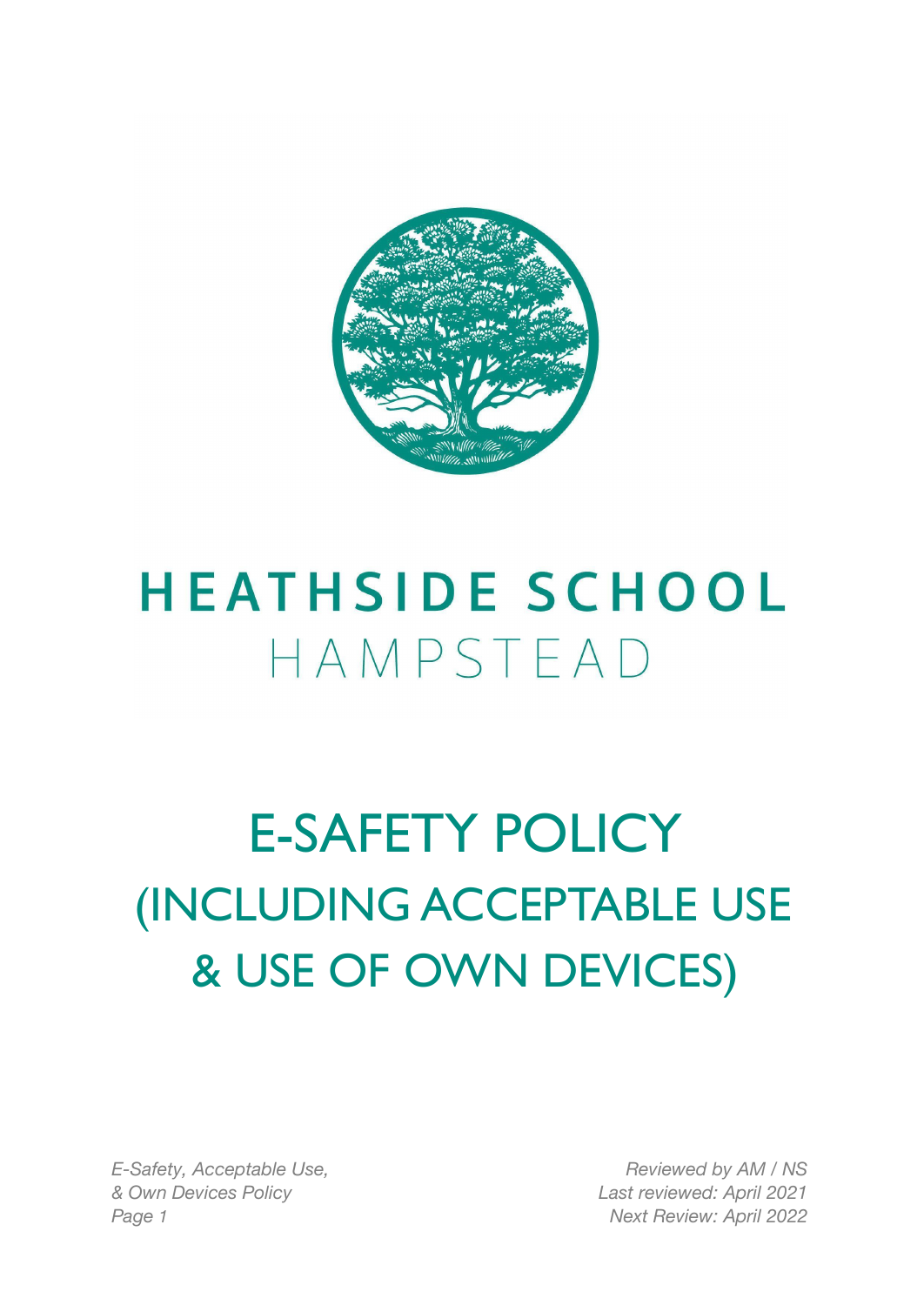#### Introduction

The policy covers the safe use of all internet connected technology used at school, including technology used for electronic communication within the school and communication beyond the bounds of the school site. This includes but is not limited to workstations, laptops, mobile phones, tablets and any other network or internet connected device.

#### Managing access and security

The school provides managed internet access to its staff and pupils in order to enhance the education provided by the school and help pupils to learn how to assess and manage online risks, to gain the knowledge and understanding to keep themselves safe when using the internet and to bridge the gap between school IT systems and the more open systems outside school.

The school ensures that all internet access has age appropriate filtering provided by a recognised filtering system which is regularly checked to ensure that it is functioning and effective.

The school ensures that its equipment has adequate security and protection. Access to school networks is controlled by passwords and additional authentication. Different types of users have access to different parts of the school systems depending on their roles. As with all online systems, passwords should be unique, suitably complex and changed regularly.

Systems are in place to ensure that school internet use can be monitored and logged so if there are any incidents, the school can identify patterns of behaviour and inform e-safety policy.

### E-Safety Lessons

The school incorporates periodic, age-appropriate e-safety lessons into the wider school curriculum that teaches pupils how to stay safe, how to protect themselves from harm and how to take responsibility for their own and others' safety.

Pupils are also advised about current online risks, peer pressure, risky smartphone apps, websites, online games and social media trends. They are also advised never to share passwords, or give out personal details or information which may identify them or their location.

*E-Safety, Acceptable Use, & Own Devices Policy Page 2 Next Review: April 2022*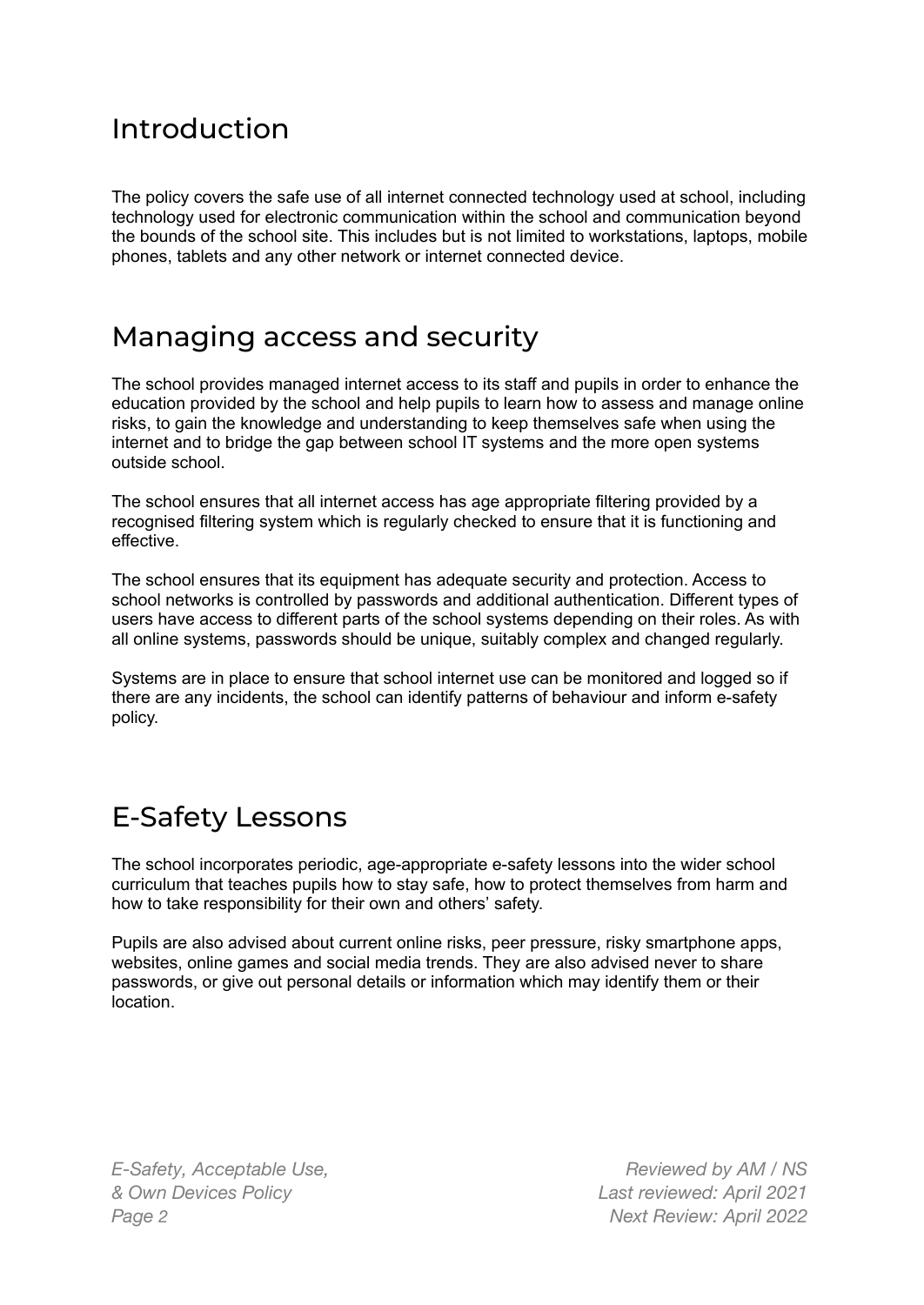### E-mail

Staff and upper school pupils may only use school provided email accounts for communication or access to the school systems. Staff to pupil or staff to parent email communication must only originate from a school email address. Any group emails sent to parents must be sent using the school's email groups provided for this purpose. Younger pupils are not given any access to the school email service.

Particularly confidential email containing safeguarding information for example, should use additional security such as 'Confidential Mode' provided by the school email system, to ensure it cannot be accessed by unauthorised recipients.

Any unexpected incoming email should be treated as suspicious and attachments not opened, or links clicked. Even if the author is known, any email attachments still may potentially be suspicious if its receipt was not expected or there are any doubts about the veracity of the email.

Emails containing links which prompt you to login to access should especially be treated with suspicion. If in any doubt contact the IT department for advice.

### Publishing content

The contact details for published content e.g. the school website, or any other externally visible media will always be the school address, email and telephone number.

Permission will be obtained from parents or carers before photographs or names of pupils are published on the school website. Parents provide this consent on signed forms during the admissions process, and may be reaffirmed from time to time if circumstances change.

Any content which contains any excerpts or other content originating from a third party should always be checked for permission before being reused.

#### Data Storage

Any school data and files should only ever be stored and accessed via the school provided, cloud based systems. Local (offline) storage of any confidential data (e.g. containing names of pupils) on computers on laptops is only ever permitted temporarily on school owned equipment. If confidential attachments are inadvertently downloaded locally by opening attachments or generating reports, for example, they must always be deleted immediately after use.

Use of any other online systems not sanctioned by the school to store any confidential data is totally prohibited.

Sharing confidential files or data externally must always be using approved methods and with the permission of the senior leadership team (SLT).

*E-Safety, Acceptable Use, & Own Devices Policy Page 3 Next Review: April 2022*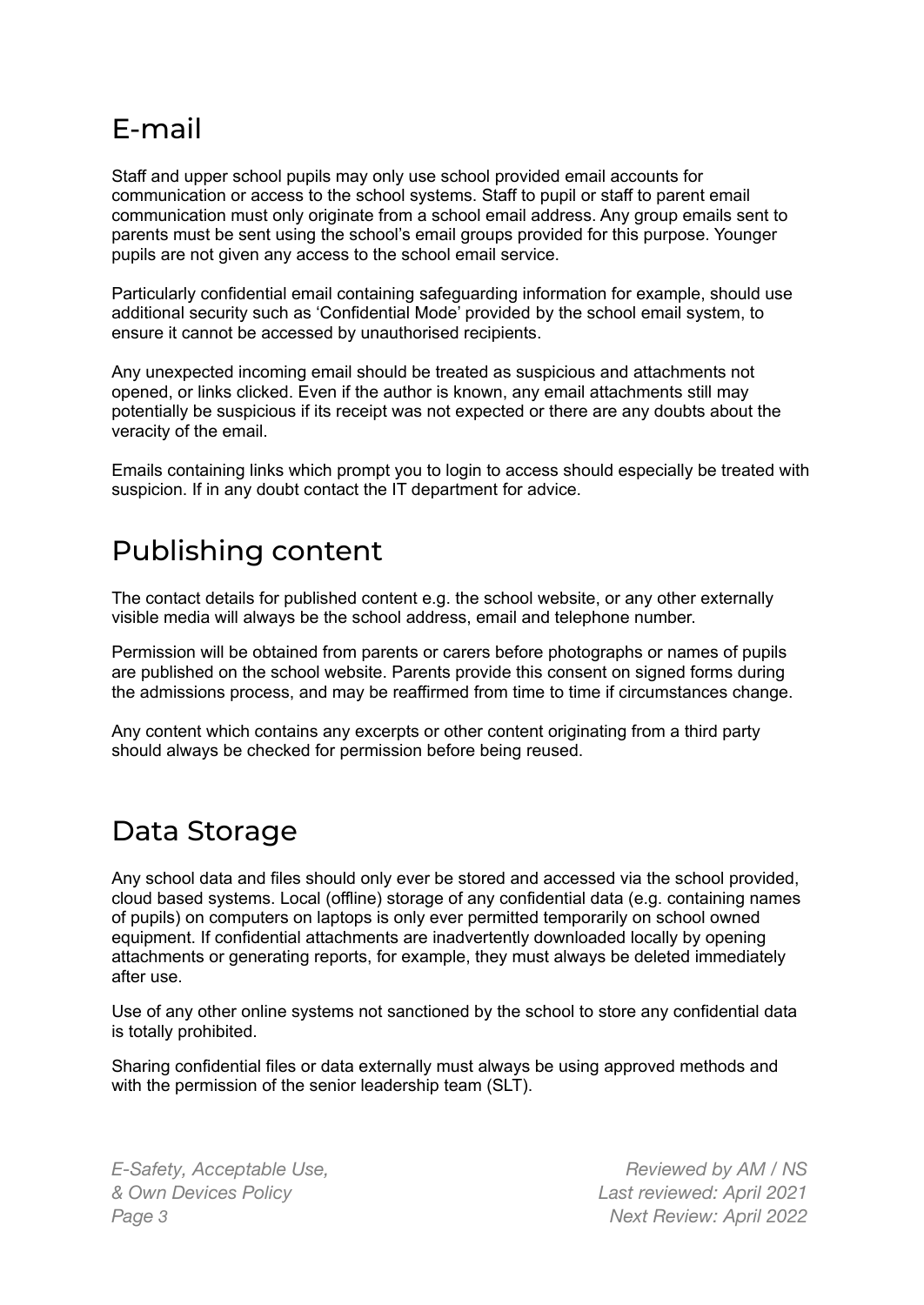### Software Usage

Generally all software used at school is cloud-based (accessed via the internet). There are a few exceptions which aren't totally cloud based that are used in the classroom, such as software designed for use with specific hardware, like for example interactive white boards.

Although we are always exploring new software products and services for use at school. Use of any software which is not currently licenced and approved by the school is not permitted. No software should ever be installed on a computer or app downloaded on school equipment without prior approval from the school.

Please do not start trials of new software services without prior approval from the management team.

#### Use of social media

The school does not permit access to external social networking sites whilst on the school premises, however it is sanctioned in certain circumstances in order to educate pupils in their safe use. This level of control may not mean blocking every site; it may instead involve monitoring and educating students in their use.

Staff and pupils should ensure that their online activity, both in school and out takes into account the feelings of others and is appropriate for their position as a member of the school community.

#### Instant Messaging & Video Chat

Instant messaging services used to send instant text messages amongst groups of staff or pupils for any school related purpose or to coordinate any school related tasks may only be on platforms approved by the school.

Use of any external video chat and instant messaging services are not permitted on school premises by any staff, pupil or visitors unless it takes place using school approved platforms, using school accounts which are provided for the purpose.

Use of any other platform for specific purposes such as for communication with remote guests or speakers must be approved by the school on a case to case basis

*E-Safety, Acceptable Use, & Own Devices Policy Page 4 Next Review: April 2022*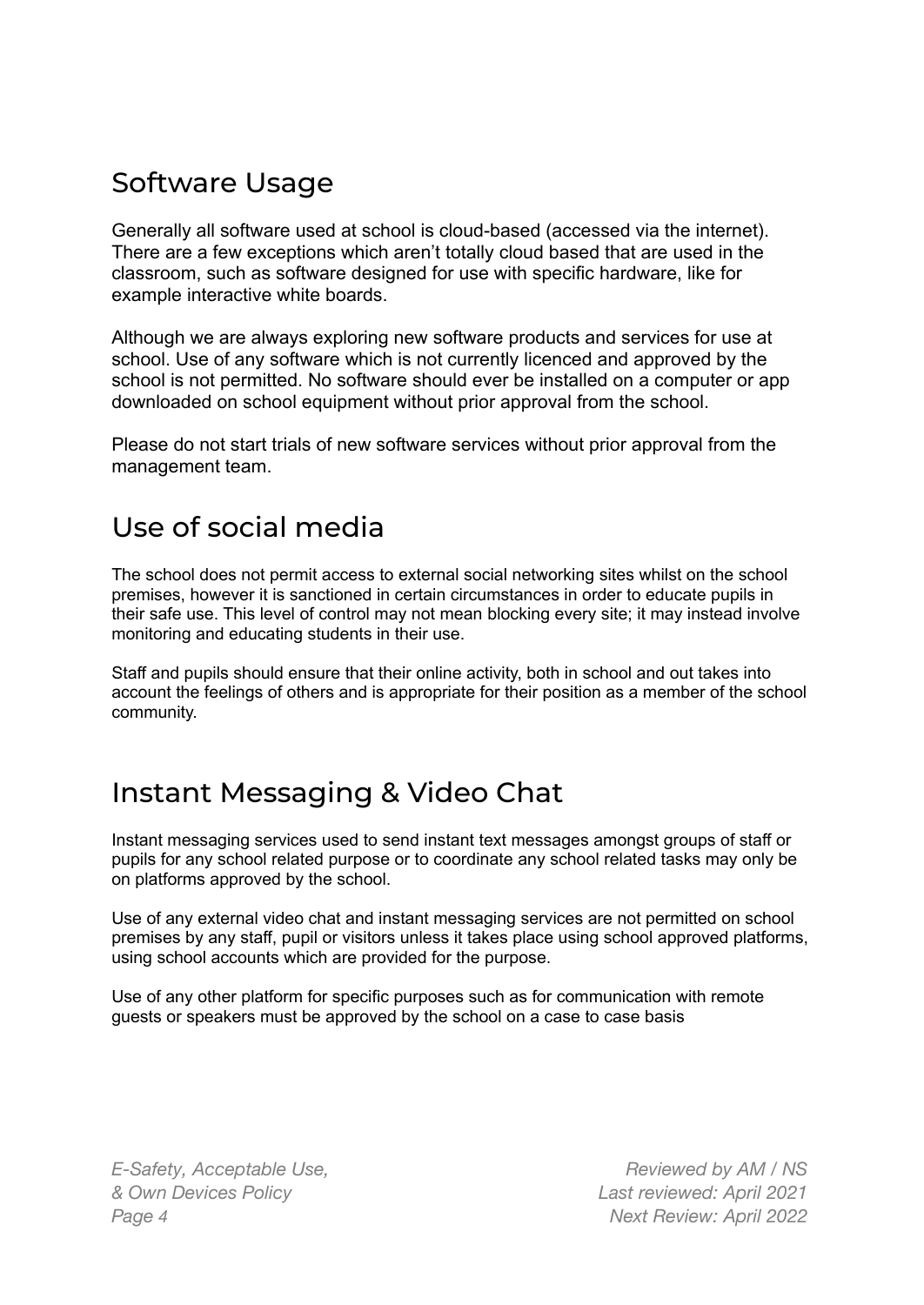### Use of personal devices

#### Smart Phones.

While many students do carry smartphones whilst commuting to/from school, they are handed in for storage during the school day, and they are not permitted to be used by students whilst at school.

Teachers are permitted to use smartphones as authentication devices and are authorised to run a limited selection of school approved cloud-based apps. Using a smartphone on the school network results in a device management profile being automatically installed onto the device which allows the school to remotely remove any school data, if the smartphone is ever reported as lost or stolen.

This ability is provided for convenience and is not mandatory, and under no circumstances should smartphones be used to locally store any school data. To use a smartphone for extra features such as for a camera or for any potential local storage, you must only use a school owned smartphone. For general class photography, you are only permitted to use the school provided camera for your classroom, which can be booked out if necessary for school trips and events etc.

Other school owned smart devices (e.g. iPads) employ additional security restrictions and can be totally locked, wiped and have mandatory filtering of apps and sites.

#### Laptops.

Upper school children are expected to use laptops regularly to access our homework portal, and older children do bring their laptops into school to assist in their day to day educational activities. We only recommend the use of Chromebooks by children, where the school can fully enroll them into our device management systems for safety and security. If it is not possible for a student to use a Chromebook, please contact our IT department, so we can assess if their device has adequate security to be used at school.

Staff using laptops at school, generally use school owned computers. However the school does recognise that some staff will prefer to use their own laptops, especially if they do not spend most of their time based at a single classroom or office, and often move between school buildings. You must inform us if you intend to use your own laptop so we can assess if it has adequate security to be used at school. Generally, higher-specced laptops are acceptable to use at school if they have encrypted storage by default.

Personal devices, laptops and computers may only be used by staff or pupils whilst on the school premises with the permission of the school. Staff and/or pupils may access the school IT systems remotely using their own devices, provided their use fully complies with this e-safety policy and the relevant Acceptable Use Policy (AUP).

*E-Safety, Acceptable Use, & Own Devices Policy Page 5 Next Review: April 2022*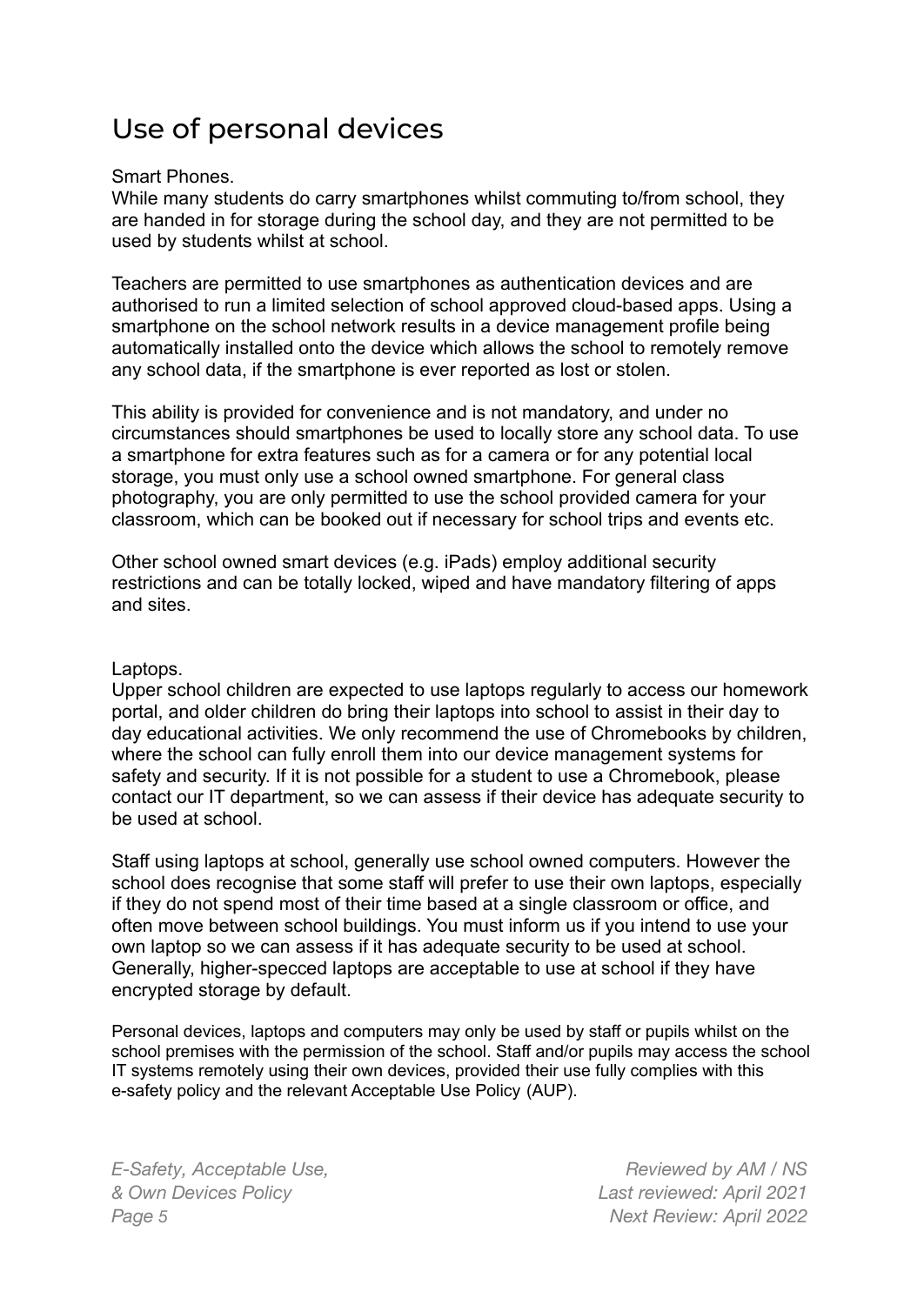Personal devices are not covered by school insurance policies or any warranties, and therefore, the school cannot be liable for any loss, theft or damage to personal devices. Using your own equipment is entirely at your own risk. However, if your device is ever lost or stolen, you must inform the school immediately.

#### Remote Learning

During periods of school closure, essentially during the COVID related lockdowns during 2020 and 2021, use of technology increases as the school switches to Remote Learning.

Remote access to school systems increases exponentially during a lockdown as all education is delivered online. This consists of having virtual classrooms where educational materials and links to resources are posted. Students can turn in work to be marked via the virtual classroom, and teachers can give individual grades and feedback.

While some lessons are recorded, most of the key curriculum is delivered via live video conferencing where students and teachers participate live.

Heathside's remote learning provision is provided to all students, starting at Nursery. Whilst, all students are expected to participate in a minimum number of daily hours of remote learning during lockdown periods depending on their age groups, we do ensure regular breaks away from screens are scheduled into their timetables. Please see our Remote Learning Statement for more information.

For pupils accessing our remote learning facilities, agreement of our e-safety and acceptable use policies is a primary condition of use. We recommend children only use remote learning on equipment approved for use by the school. The school only approves the use of Chromebooks by children, where the school can easily enforce additional security and protection measures. Use of any other type of computer or device provided by parents, requires children to be supervised by parents.

#### Authorising access on school premises

All staff (including volunteers) must read and sign the 'Staff AUP' before accessing any of the school IT systems or network.

In the Lower School, pupil's access to the internet will be by adult demonstration with supervised access to specific, approved on-line materials. In the Upper School, access to the internet will be with teacher permission with increasing levels of autonomy.

*E-Safety, Acceptable Use, & Own Devices Policy Page 6 Next Review: April 2022*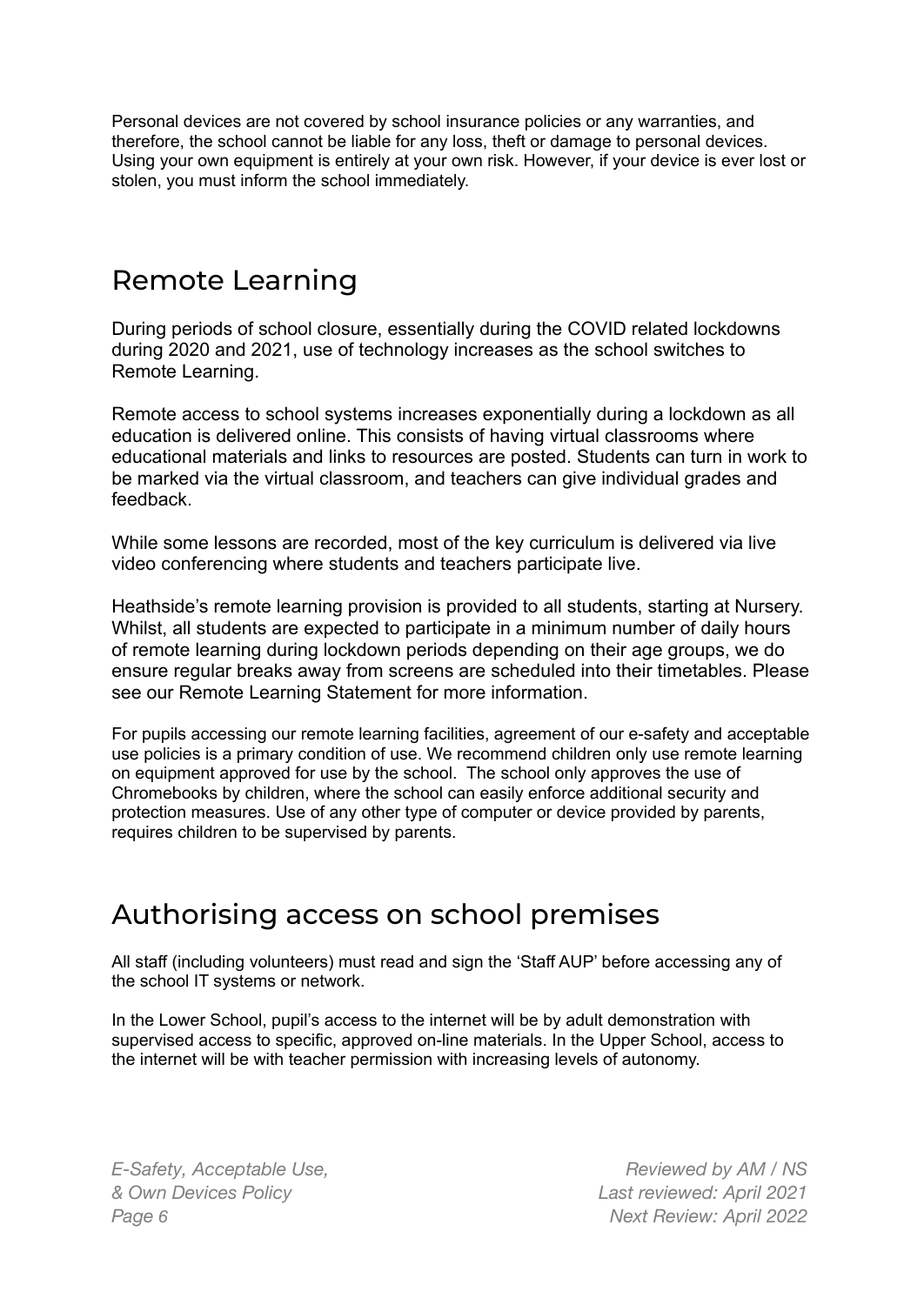#### Assessing risks and reporting

While the school will take all reasonable precautions to prevent access to any inappropriate or unsuitable material, due to the world-wide scale and ever-changing, linked internet content, it is not possible to guarantee 100% that any unsuitable material will never appear on a school computer or another device whilst on the school premises.

Any such incident must be reported to the Safeguarding Leads for further action, and followed up by the IT department to ensure the risk is blocked or mitigated. Furthermore, all Heathside Staff must contact their Safeguarding Leads if they suspect any student or staff member is using technology inappropriately, ie grooming, accessing age-inappropriate materials, or involved in possible radicalisation activities falling under our Prevent Duty. In all cases or if in any doubt, please contact the Designated Safeguarding Lead – See Safeguarding and Child Protection Policy.

#### Handling e-safety complaints

Complaints of internet misuse by students will be dealt according to the school's behaviour policy.

Complaints of a Safeguarding nature must be dealt with in accordance with the school's safeguarding and child protection procedures. In the first instance the Safeguarding Leads **must** always be contacted.

Pupils and parents will be informed of consequences and sanctions for pupils misusing the internet and this will be in line with the schools' behaviour policy.

#### Acceptable Use Policy

This e-Safety policy should be treated in conjunction with the Acceptable Use Policies (see appendices).

Pupils need to agree to comply with the pupil AUP in order to gain access to the school IT systems and to the internet. Pupils will be reminded about the contents of the AUP as part of their e-safety education. This especially applies to older pupils where students are expected to use the school's Virtual Learning Environment or Homework/Remote Learning Portals.

All school staff must sign and agree to comply with the staff AUP in order to gain access to the school IT systems and to the internet at school.

#### Further Information and Resources

There is a wealth of information available to support schools and parents to keep children safe online. The following is not exhaustive but should provide a useful starting point:

*E-Safety, Acceptable Use, & Own Devices Policy Page 7 Next Review: April 2022*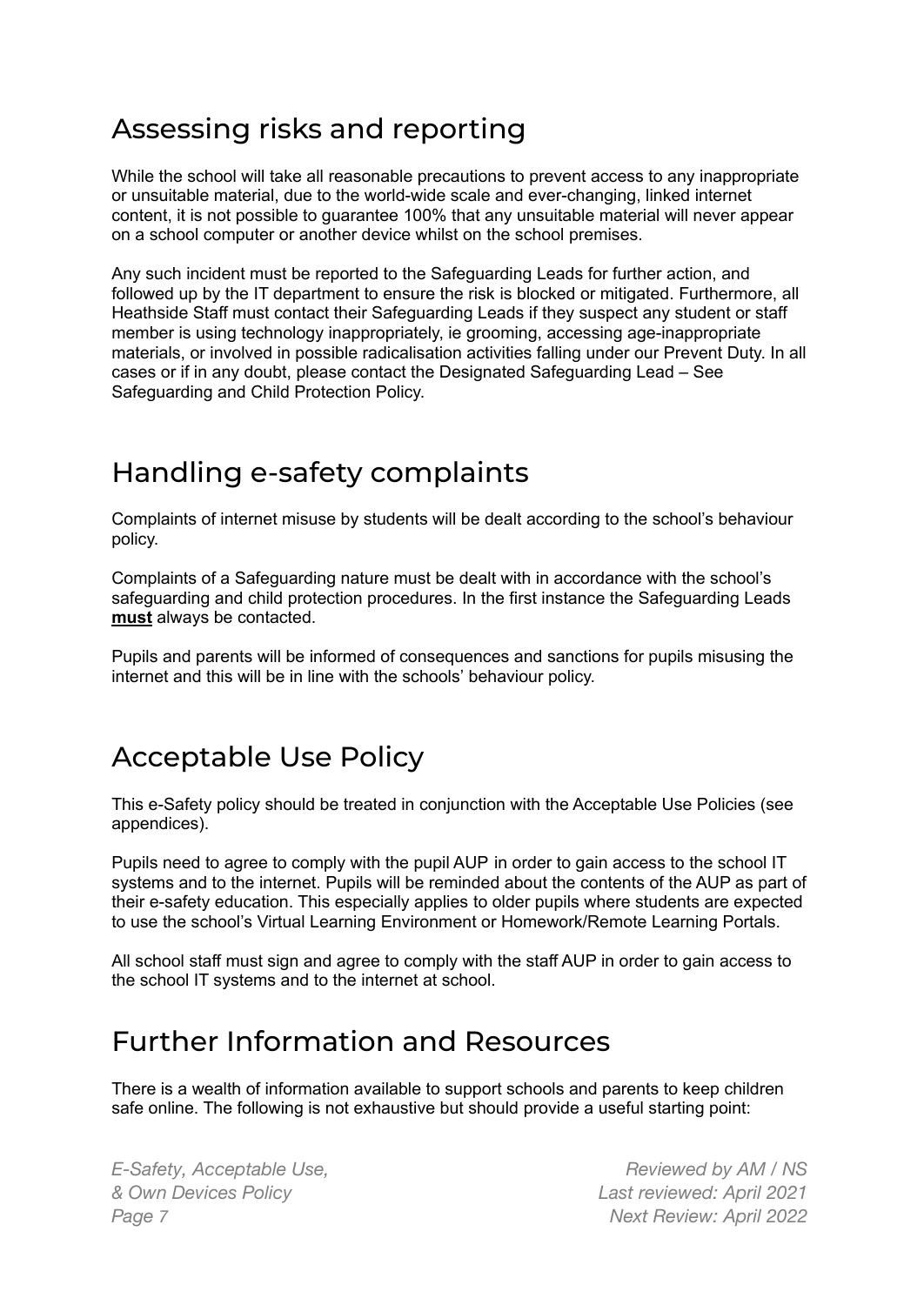[www.thinkuknow.co.uk](http://www.thinkuknow.co.uk) [www.disrespectnobody.co.uk](http://www.disrespectnobody.co.uk) [www.saferinternet.org.uk](http://www.saferinternet.org.uk) [www.internetmatters.org](http://www.internetmatters.org) [www.pshe-association.org.uk](http://www.pshe-association.org.uk) www.educateagainsthate.com www.gov.uk/government/publications/the-use-of-social-media-for-onlineradicalisation <https://www.ceop.police.uk/safety-centre/> [http://www.cscb-new.co.uk/?page\\_id=95](http://www.cscb-new.co.uk/?page_id=95)

*E-Safety, Acceptable Use, & Own Devices Policy Page 8 Next Review: April 2022*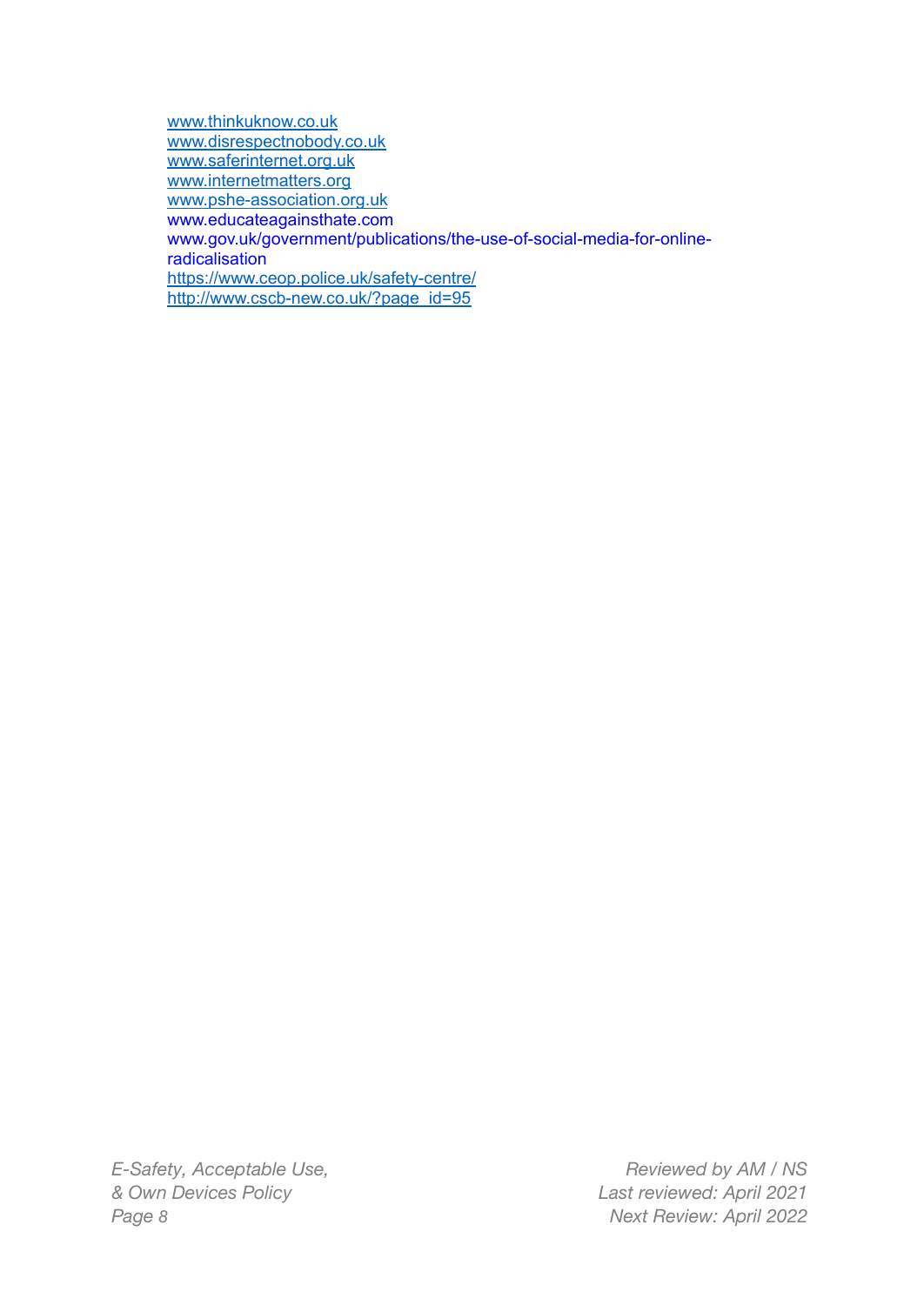# **HEATHSIDE SCHOOL** HAMPSTEAD

### Acceptable Use Agreement

### (For All Staff, Volunteers and Guests)

New technologies have become integral to the lives of children and young people in today's society, both within the school and in their lives outside school. The internet and other digital information and communications technologies are powerful tools, which open new opportunities for everyone. These technologies can stimulate discussion, promote creativity and increase awareness of context to promote effective learning. They also bring opportunities for staff to be more creative and productive in their work. All users should have an entitlement to safe access to the internet and digital technologies whilst at school. All staff should consider this agreement to be an extension to the Code of Conduct.

This Acceptable Use Agreement is intended to ensure:

- that staff and volunteers will be responsible users and stay safe while using the internet and other communications technologies for educational, personal and recreational use.
- that school systems and users are protected from accidental or deliberate misuse that could put the security of the systems and users at risk.
- that staff are protected from potential risk in their use of technology in their everyday work.

The school will endeavour to ensure that staff and volunteers will have good access to digital technology to enhance their work, to enhance learning opportunities for pupils' learning and will, in return, expect staff and volunteers to agree to be responsible users

#### Acceptable Use Policy Agreement

I understand that I must use school systems in a responsible manner, to ensure that there is no risk to my safety or to the safety and security of the school systems and other users. I recognise the value of the use of digital technology for enhancing learning and will ensure

*E-Safety, Acceptable Use, & Own Devices Policy Page 9 Next Review: April 2022*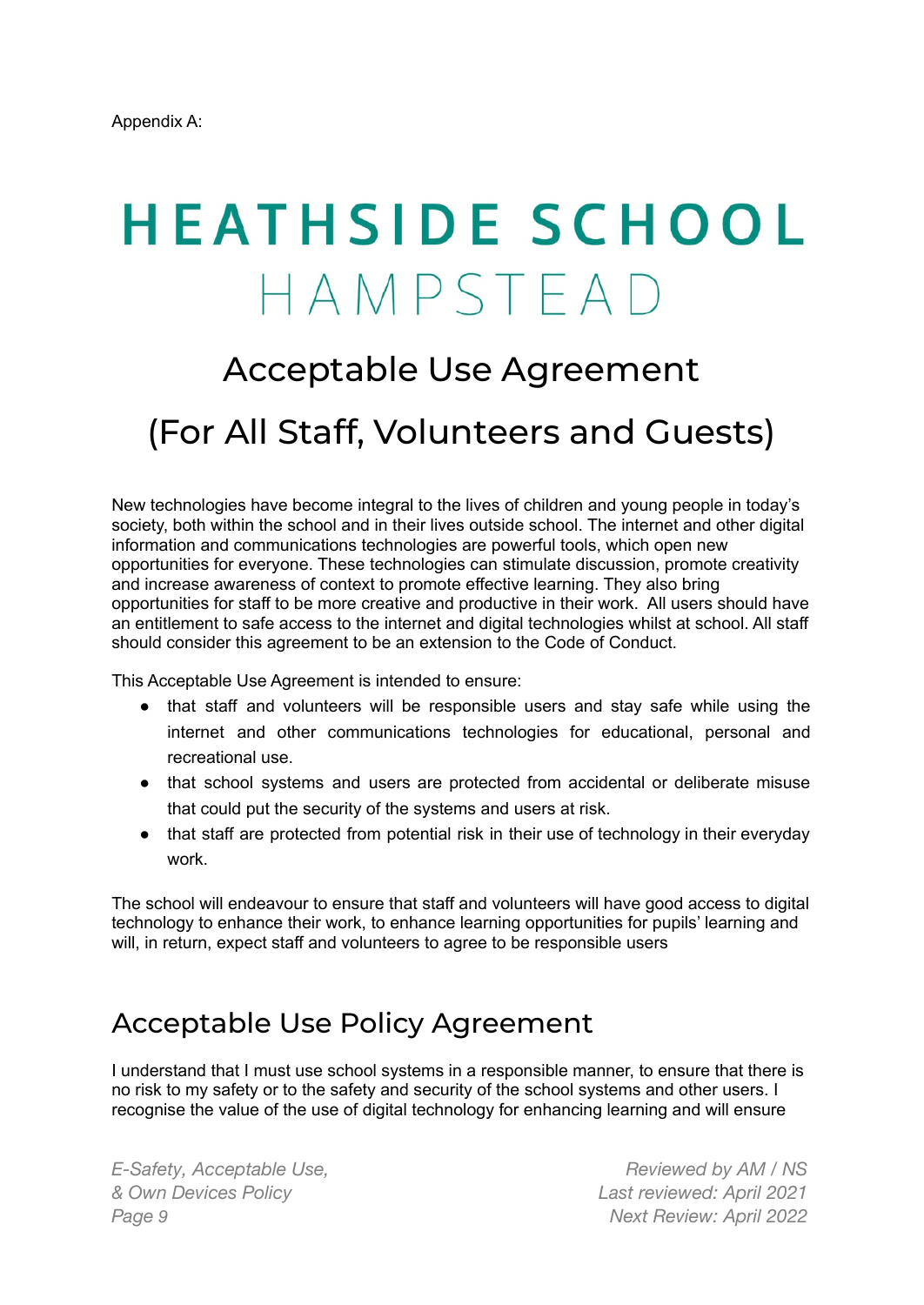that students / pupils receive opportunities to gain from the use of digital technology. I will, where possible, educate the young people in my care about the safe use of digital technology and embed online safety in my work with young people.

For my professional and personal safety:

- I understand that the *school* may monitor my use of the school digital technology and communications systems.
- I understand that the rules set out in this agreement also apply to use of these technologies (e.g. laptops, email, smartphones etc.) out of school, and to the potential transfer of personal data (digital or paper based) out of school.
- I understand that the school digital technology systems are primarily intended for educational use and that I will only use the systems for personal or recreational use within the policies and rules set down by the school. I will not disclose my username or password to anyone else, nor will I try to use any other person's username and password. I understand that I should not write down or store a password where it is possible that someone may steal it.
- I will immediately report any illegal, inappropriate or harmful material or incident, I become aware of, to the appropriate person. This includes any extremist material that may raise concerns under our PREVENT guidelines. If in any doubt, please contact your Safeguarding lead.

I will be professional in my communications and actions:

- I will not access, copy, remove or otherwise alter any other user's files, without their express permission.
- I will communicate with others in a professional manner, I will not use aggressive or inappropriate language and I will appreciate that others may have different opinions.
- I will ensure that when I take and / or publish images of others I will do so with their permission and in accordance with the school's policy on the use of digital / video images. I will not use my personal equipment to record images, unless I have explicit permission to do so. Where any images are published (e.g. on the school website or in the press) I will not identify by name (unless I have permission), or other personal information of those who are featured.
- I will only communicate with staff, students, and parents / carers using official school systems. Any such communication will always be professional in tone and manner.
- I will not engage in any on-line activity that may compromise my professional responsibilities. e.g. maligning the reputation of the school on social media with pupils, parents or staff.

*E-Safety, Acceptable Use, & Own Devices Policy Page 10 Next Review: April 2022*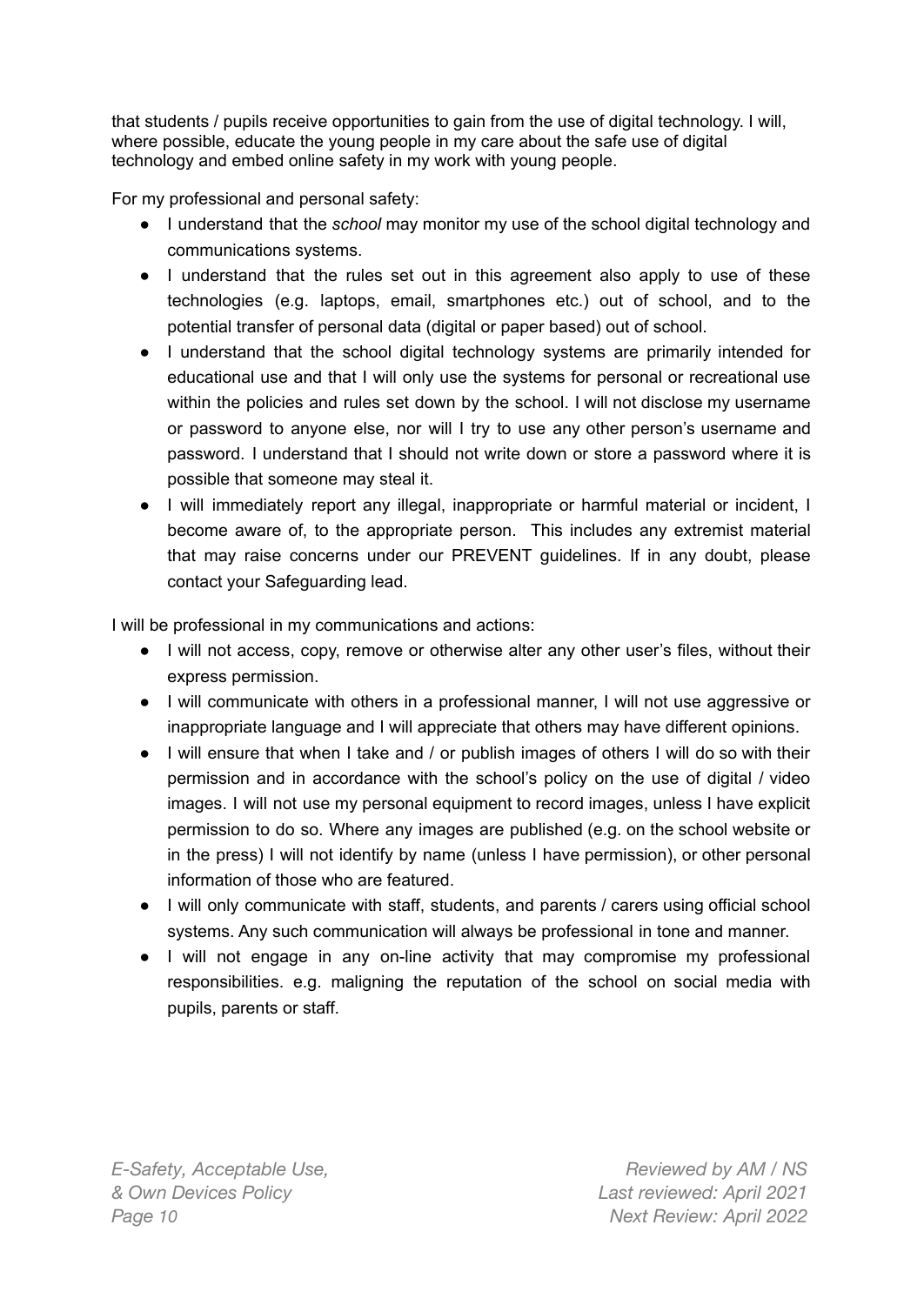The school has a responsibility to provide safe and secure access to technologies and ensure the smooth running of the *school*:

- When I use my mobile devices (laptops / tablets / mobile phones / USB devices etc.) in school, I will follow the rules set out in this agreement, in the same way as if I was using *school* equipment. I will also follow any additional rules set by the *school* about such use. I will ensure that any such devices are protected by up to date security software and are free from viruses.
- I will not use personal email addresses on the school systems.
- I will not open any hyperlinks in emails or any attachments to emails, unless the source is known and trusted, or if I have any doubts or concerns about the validity of the email (due to the risk of the attachment containing viruses or other harmful programs)
- I will ensure that my data is regularly backed up, in accordance with relevant school policies. All school data should always be saved to the school provided Google Drive storage provided where backup is managed by the school.
- I will not try to upload, download or access any materials which are illegal (child abuse images, criminally racist material, adult pornography covered by the Obscene Publications Act) or extremist (falling under the PREVENT guidelines) or otherwise inappropriate material which may cause harm or distress to others. I will immediately report any concerns accordingly. I will not try to use any programs or software that might allow me to bypass the filtering / security systems in place to prevent access to such materials.
- I will not try (unless I have permission) to make large downloads or uploads that might take up internet capacity and prevent other users from being able to carry out their work.
- I will not install or attempt to install programs of any type on a machine, or store programmes on a computer, nor will I try to alter computer settings, unless agreed by the school.
- I will not disable or cause any damage to school equipment, or the equipment belonging to others.
- I will only transport, hold, disclose or share personal information about myself or others, as outlined in the Data Protection Policy. Where digital personal data is transferred outside the secure school environment, it must be encrypted using minimum SSL/HTTPS technology. Paper based Protected and Restricted data must be held in secure lockable storage, and only ever transported using registered and safe methods. I understand that the data protection policy requires that any staff or student / pupil data to which I have access, will be kept private and confidential, except when it is deemed necessary that I am required by school policy to disclose such information to an appropriate authority.

*E-Safety, Acceptable Use, & Own Devices Policy Page 11 Next Review: April 2022*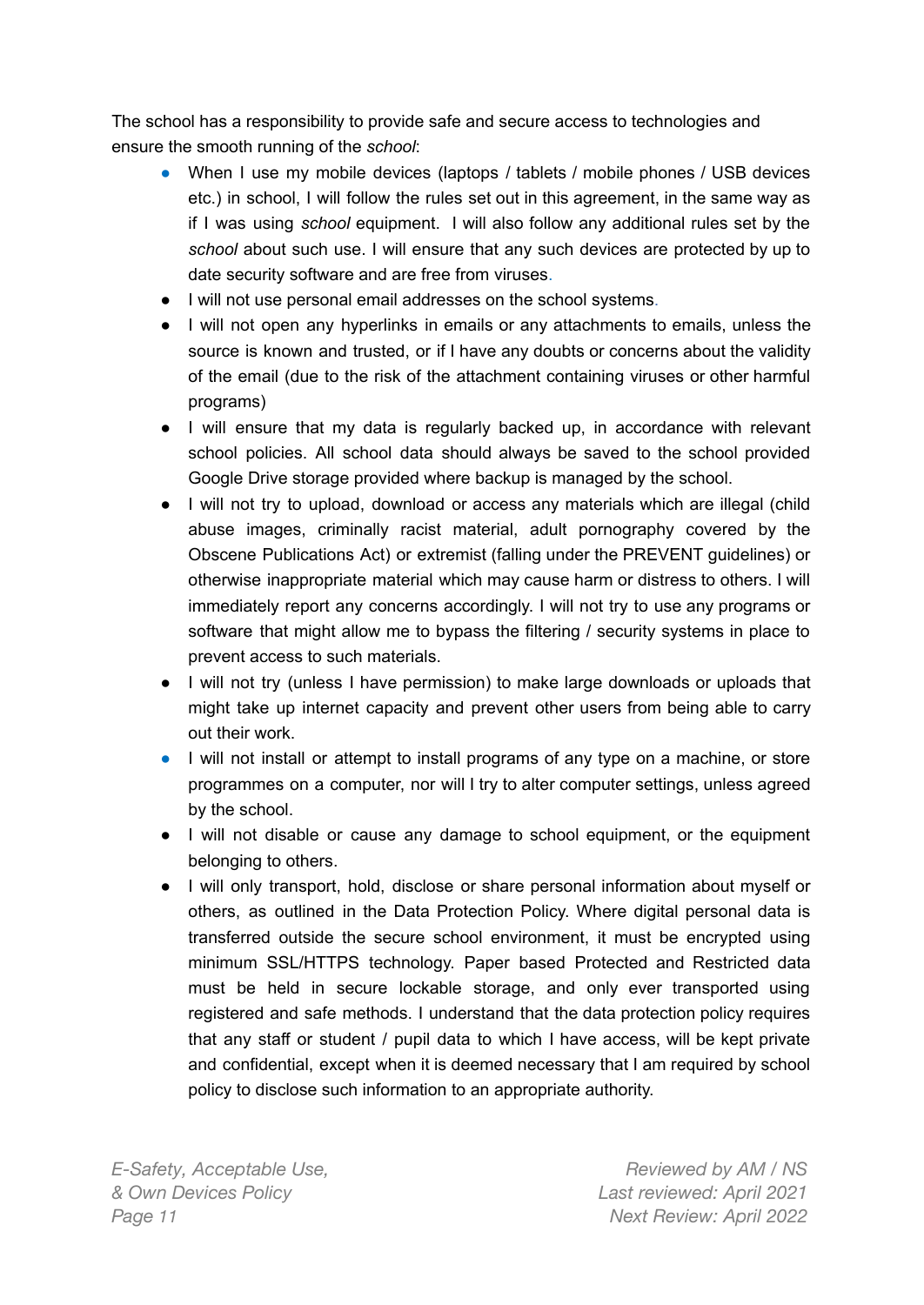● I will immediately report any damage or faults involving equipment or software, however this may have happened.

When using the internet in my professional capacity or for school sanctioned personal use:

- I will ensure that I have permission to use the original work of others in my own work.
- Where work is protected by copyright, I will not download or distribute copies.

I understand that I am responsible for my actions in and out of the *school*:

- I understand that this Acceptable Use Policy applies not only to my work and use of school digital technology equipment in school, but also applies to my use of school systems and equipment off the premises and my use of personal equipment on the premises or in situations related to my employment by the school.
- I understand that if I fail to comply with this Acceptable Use Policy Agreement, I could be subject to disciplinary action. This could include a warning, a suspension, referral to the management team and / or the Local Authority and in the event of illegal activities, the involvement of other authorities.

I have read and understand the above and agree to use the school digital technology systems (both in and out of school) and my own devices (in school and when carrying out communications related to the school) within these guidelines.

Staff / Volunteer Name:

Signed:

Date:

*E-Safety, Acceptable Use, & Own Devices Policy Page 12 Next Review: April 2022*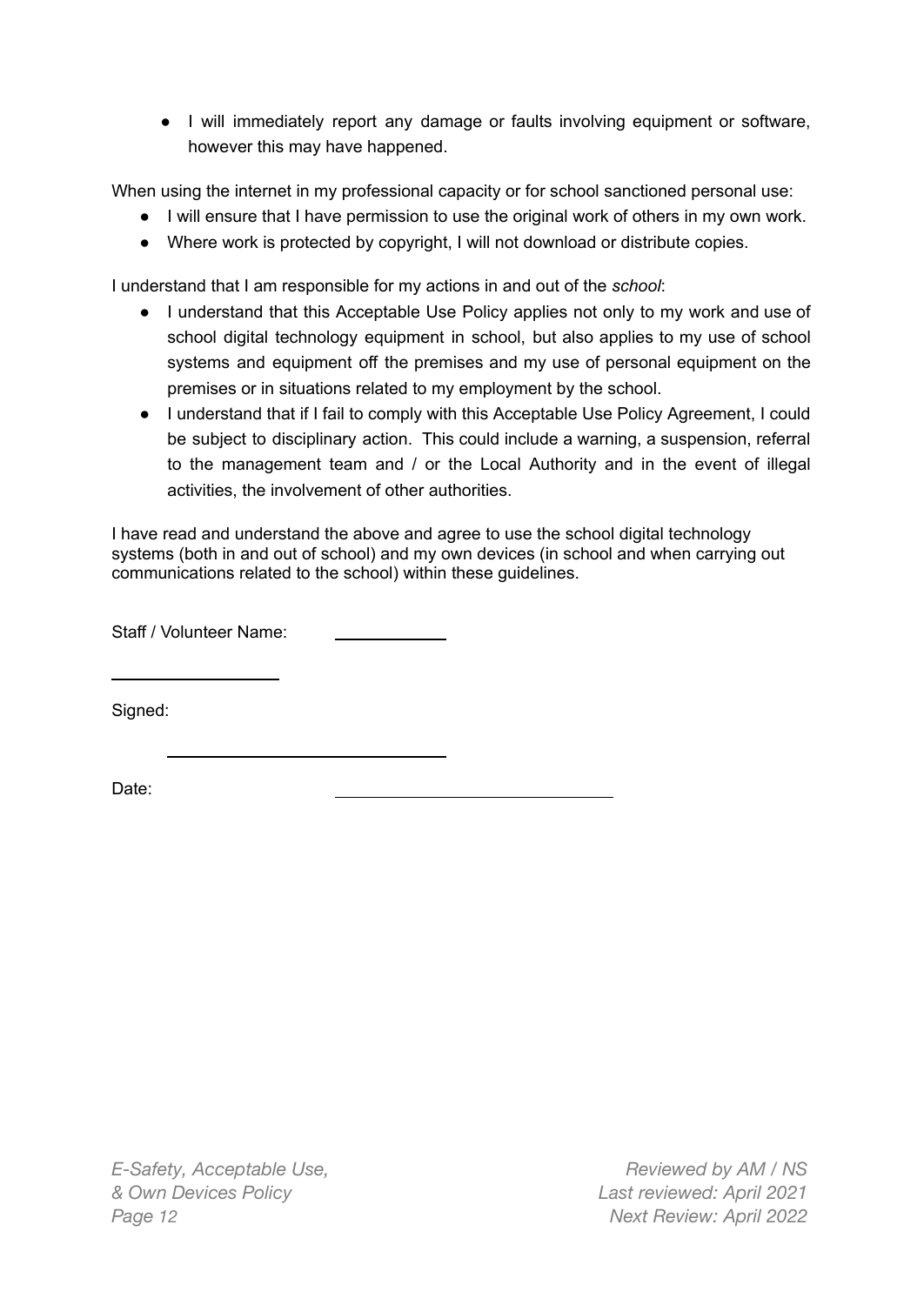# **HEATHSIDE SCHOOL** HAMPSTEAD

#### Acceptable Use Agreement

#### For Key Stage 3 and above Students

Digital technologies have become integral to the lives of children and young people, both within schools and outside school. These technologies are powerful tools, which open up new opportunities for everyone. These technologies can stimulate discussion, promote creativity and enhance awareness of context to promote effective learning. Young people have an entitlement to safe internet access.

This Acceptable Use Agreement is intended to ensure:

- that young people will be responsible users and stay safe while using the internet and other digital technologies for educational, personal and recreational use.
- that school systems and users are protected from accidental or deliberate misuse that could put the security of the systems and will have good access to digital technologies to enhance their learning and will, in return, expect the *pupils* to agree to be responsible users.

*E-Safety, Acceptable Use, & Own Devices Policy Page 13 Next Review: April 2022*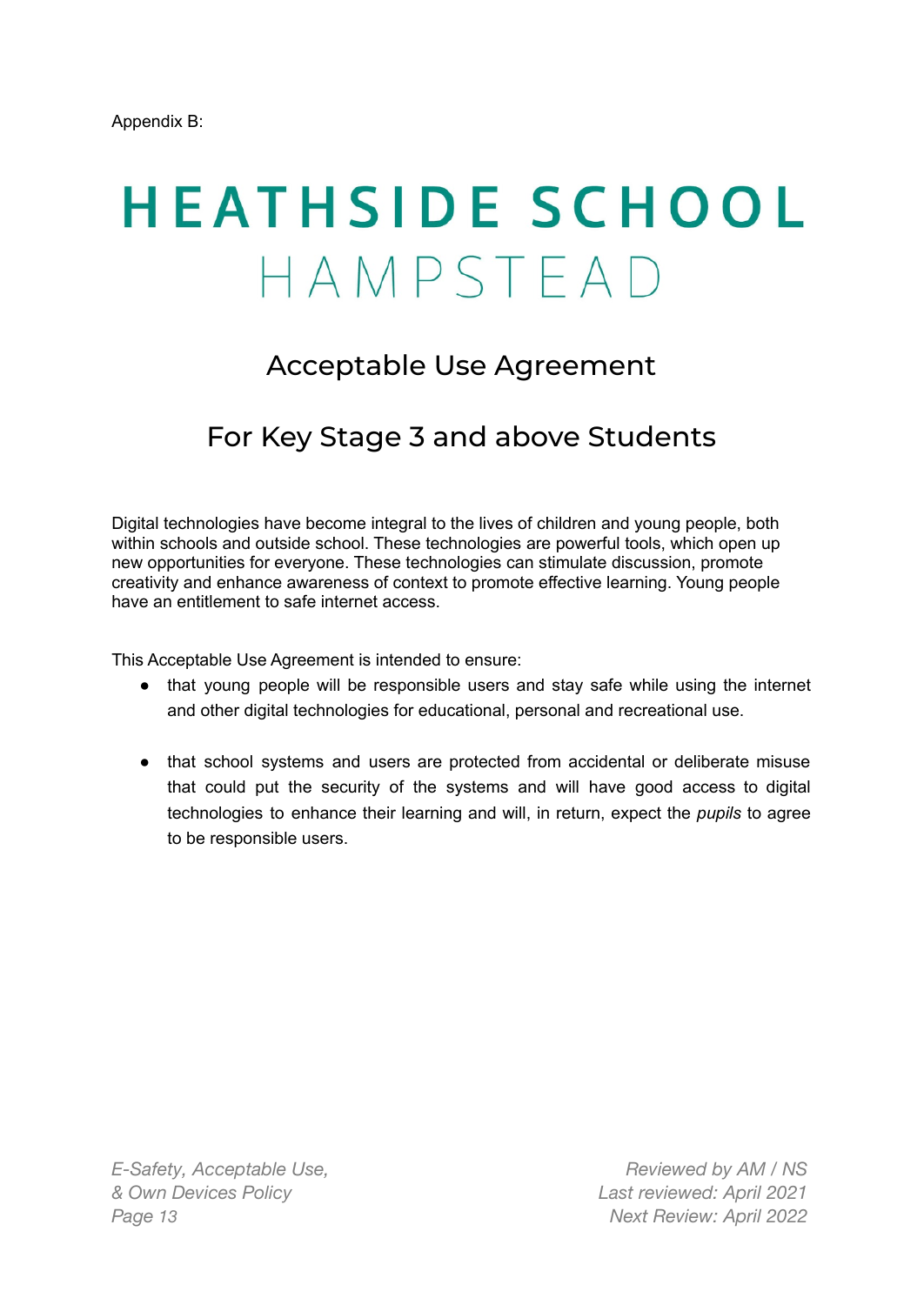I understand that I must use school systems in a responsible way, to ensure that there is no risk to my safety or to the safety and security of the systems and other users.

For my own personal safety:

- I understand that *Heathside School* may monitor my use of the systems, devices and digital communications.
- I will keep my username and password safe and secure I will not share it, nor will I try to use any other person's username and password. I understand that I should not write down or store a password where it is possible that someone may steal it.
- I will be aware of "stranger danger", when I am communicating on-line.
- I will not disclose or share personal information about myself or others when on-line (this could include names, addresses, email addresses, telephone numbers, age, gender, educational details, financial details etc. )
- I will never communicate with strangers.
- I will immediately report any unpleasant or inappropriate material or messages or anything that makes me feel uncomfortable when I see it online.

I understand that everyone has equal rights to use technology as a resource and:

- I understand that the *school* systems and devices are primarily intended for educational use and that I will not use them for personal or recreational use unless I have permission.
- I will not try (unless I have permission) to make large downloads or uploads that might take up internet capacity and prevent other users from being able to carry out their work.
- I will not use the *Heathside School* systems or devices for online gaming, online gambling, internet shopping, file sharing, software piracy, or video broadcasting (eg YouTube).

I will act as I expect others to act toward me:

- I will respect others' work and property and will not access, copy, remove or otherwise alter any other user's files, without the owner's knowledge and permission.
- I will be polite and responsible when I communicate with others, I will not use strong, aggressive or inappropriate language and I appreciate that others may have different opinions.
- I will not take or distribute images of anyone without their permission.

I recognise that the school has a responsibility to maintain the security and integrity of the technology it offers me and to ensure the smooth running of the *school*: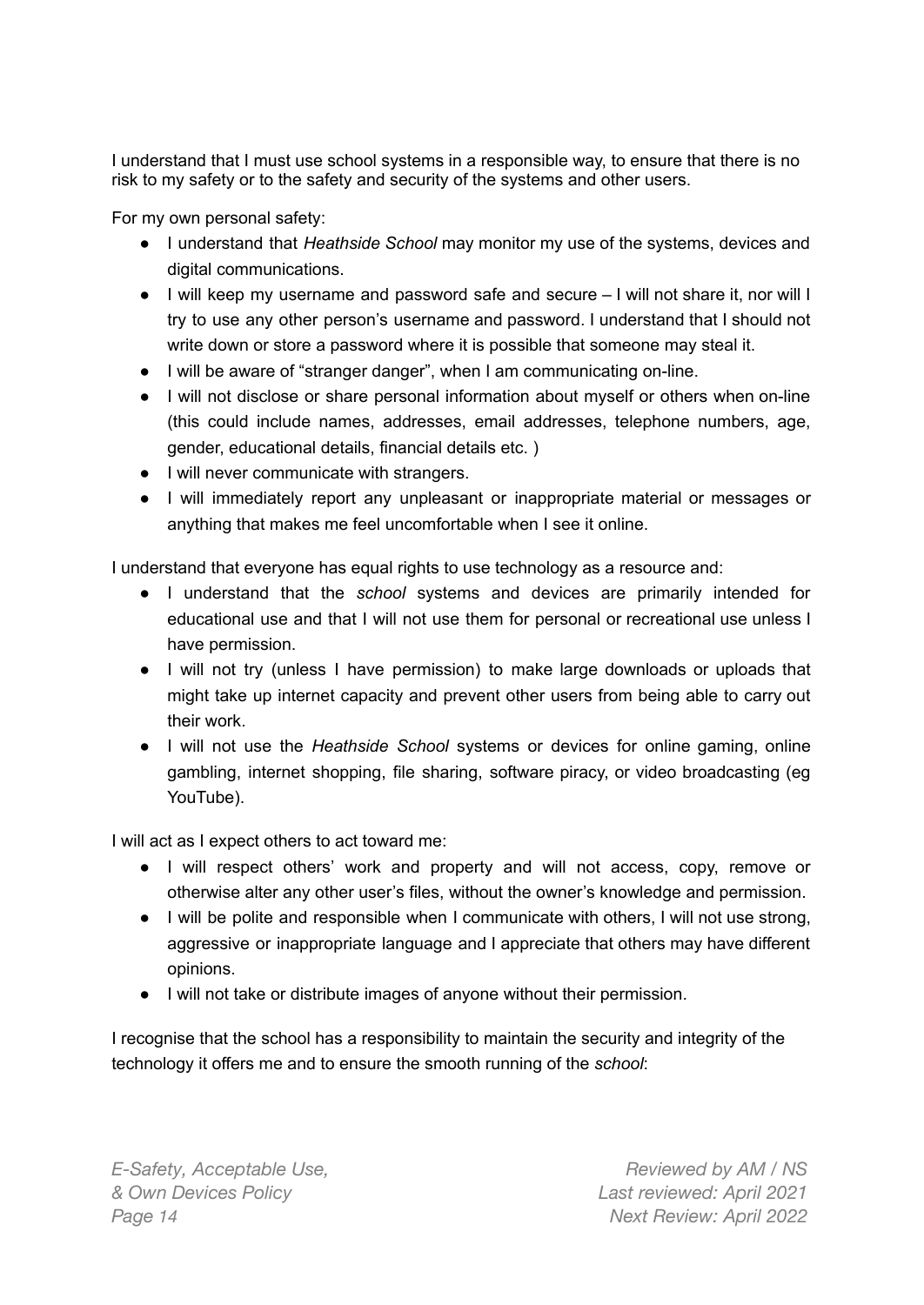- I will only use my own personal devices (mobile phones / USB devices etc) in school if I have permission. I understand that, if I do use my own devices in the *school*, I will follow the rules set out in this agreement, in the same way as if I was using school equipment.
- I understand the risks and will not try to upload, download or access any materials which are illegal or inappropriate or may cause harm or distress to others, nor will I try to use any programs or software that might allow me to bypass the filtering / security systems in place to prevent access to such materials. This includes any extremist material which falls under our PREVENT guidelines.
- If I observe anybody accessing any illegal, objectionable or extremist material on any computer or device (whether owned by the school or not) I will immediately report it to our Safeguarding Team.
- I will immediately report any damage or faults involving equipment or software, however this may have happened.
- I will not open any hyperlinks in emails or any attachments to emails, unless I know and trust the person / organisation who sent the email, or if I have any concerns about the validity of the email (due to the risk of the attachment containing viruses or other harmful programmes)
- I will not install or attempt to install or store programmes of any type on any school device, nor will I try to alter computer settings.
- I will not use social media sites whilst at school, unless this is something provided by the school for a legitimate reason.

When using the internet for research or recreation, I recognise that:

- I should ensure that I have permission to use the original work of others in my own work.
- Where work is protected by copyright, I will not try to download copies (including music and videos).
- When I am using the internet to find information, I should take care to check that the information that I access is accurate, as I understand that the work of others may not be truthful and may be a deliberate attempt to mislead me.

I understand that I am responsible for my actions, both in and out of school:

● I understand that the *school* also has the right to take action against me if I am involved in incidents of inappropriate behaviour, that are covered in this agreement, when I am out of school and where they involve my membership of the school community (examples would be cyber-bullying, use of images or personal information).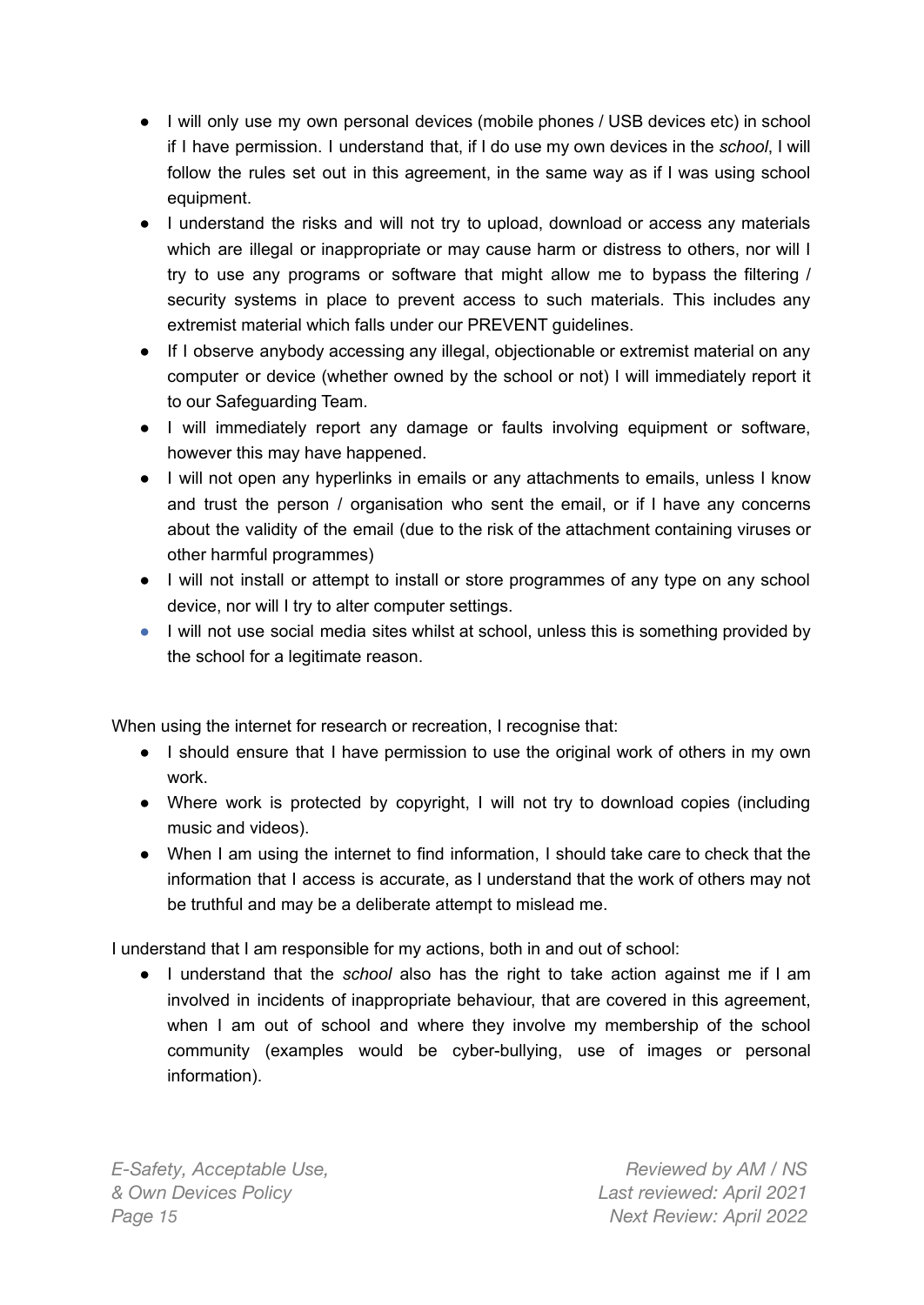● I understand that if I fail to comply with this Acceptable Use Policy Agreement, I will be subject to disciplinary action. This may include loss of access to the school network / internet, detentions, suspensions, contact with parents and in the event of illegal activities involvement of the authorities.

**Please complete the sections on the next page to show that you have read, understood and agree to the rules included in the Acceptable Use Agreement. If you do not sign and return this agreement, access will not be granted to school systems and devices.**

*E-Safety, Acceptable Use, & Own Devices Policy Page 16 Next Review: April 2022*